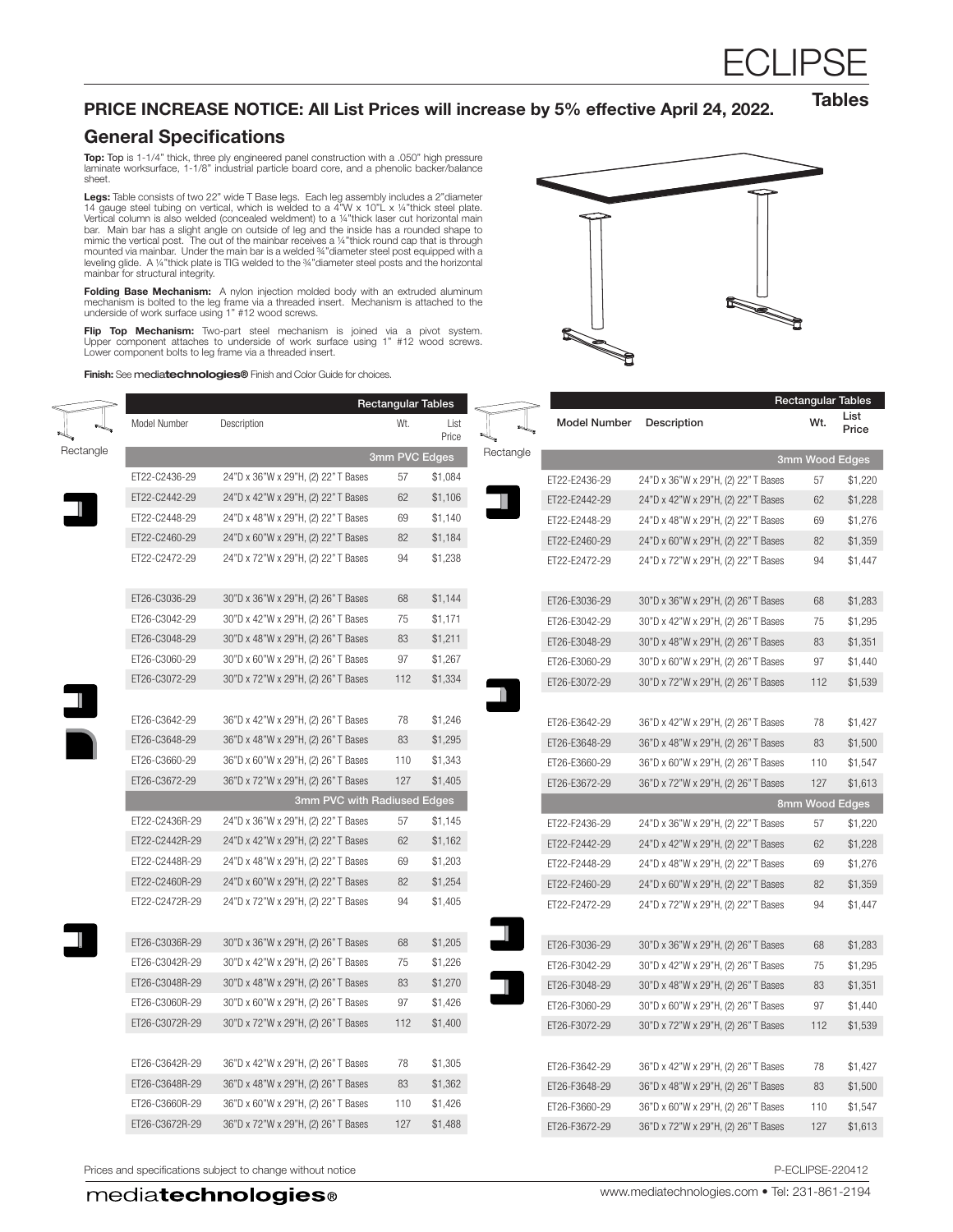Tables

#### PRICE INCREASE NOTICE: All List Prices will increase by 5% effective April 24, 2022.

|                     |                                     | Rectangular Tables Cont. |                   |
|---------------------|-------------------------------------|--------------------------|-------------------|
| <b>Model Number</b> | Description                         | Wt.                      | <b>List Price</b> |
|                     |                                     | 5/8" Wood Bevel Edges    |                   |
| FT22-J2436-29       | 24"D x 36"W x 29"H, (2) 22" T Bases | 57                       | \$1,338           |
| FT22-J2442-29       | 24"D x 42"W x 29"H, (2) 22" T Bases | 62                       | \$1,346           |
| FT22-J2448-29       | 24"D x 48"W x 29"H, (2) 22" T Bases | 69                       | \$1,413           |
| FT22-J2460-29       | 24"D x 60"W x 29"H, (2) 22" T Bases | 82                       | \$1,469           |
| FT22-J2472-29       | 24"D x 72"W x 29"H, (2) 22" T Bases | 94                       | \$1.513           |
| ET26-J3036-29       | 30"D x 36"W x 29"H, (2) 26" T Bases | 68                       | \$1,413           |
| FT26-J3042-29       | 30"D x 42"W x 29"H, (2) 26" T Bases | 75                       | \$1,429           |
| FT26-J3048-29       | 30"D x 48"W x 29"H, (2) 26" T Bases | 83                       | \$1,504           |
| FT26-J3060-29       | 30"D x 60"W x 29"H, (2) 26" T Bases | 97                       | \$1,567           |
| FT26-J3072-29       | 30"D x 72"W x 29"H, (2) 26" T Bases | 112                      | \$1,646           |
|                     |                                     |                          |                   |
| FT26-J3642-29       | 36"D x 42"W x 29"H, (2) 26" T Bases | 78                       | \$1,450           |
| FT26-J3648-29       | 36"D x 48"W x 29"H, (2) 26" T Bases | 83                       | \$1,530           |
| FT26-J3660-29       | 36"D x 60"W x 29"H, (2) 26" T Bases | 110                      | \$1,636           |
| FT26-J3672-29       | 36"D x 72"W x 29"H, (2) 26" T Bases | 127                      | \$1.709           |
|                     |                                     |                          |                   |

|                       |                                                                |    | <b>Beanie</b> |
|-----------------------|----------------------------------------------------------------|----|---------------|
| FT26-C3060B-<br>NR-29 | 29.25"D x 58.375"W x 29"H.Radiused<br>corners, (2) 22" T Bases | 57 | \$1.426       |

|                      |                                                               |    | Flair   |
|----------------------|---------------------------------------------------------------|----|---------|
| ET26-<br>C3060FLR-29 | 3.252"D x 59.5"W x 29"H, Radiused<br>corners, (2) 22" T Bases | 57 | \$1,426 |
|                      |                                                               |    |         |
| Beanie               | Flair                                                         |    |         |
|                      |                                                               |    |         |

|                               |                                                     | <b>Additional Height Tables</b> |                |
|-------------------------------|-----------------------------------------------------|---------------------------------|----------------|
| Replace Height(-29)<br>with   | Description                                         |                                 |                |
| $-36$                         | use for 36" high tables                             |                                 | \$177          |
| $-42$                         | use for 42" high tables                             |                                 | \$177          |
|                               | <b>Rectangular Flip Top Option</b>                  |                                 |                |
| Add Suffix to Model<br>Number | Description                                         | Weight                          | I ist<br>Price |
| -FT SGL                       | Flip top mechanism for Table Lengths<br>$36" - 60"$ |                                 | \$604          |
| -FT DBI                       | Flip top mechanism for Table Lengths<br>72" and up  |                                 | \$680          |
|                               | Note: Flip Top tables come standard with casters.   |                                 |                |
|                               |                                                     | <b>Folding Base Option</b>      |                |
| Add Suffix to Model<br>Number | Description                                         | Weight                          | List<br>Price  |
| -F                            | Provides positive lock in up and down<br>position   |                                 | \$447          |
|                               | Twin Wheel Locking Casters                          |                                 |                |
| Add Suffix to Model<br>Number | Description                                         | Wgt.                            | I ist<br>Price |
|                               |                                                     |                                 |                |
| $-2C$                         | Set of 2 Casters                                    | 1                               | \$56           |
| $-4C$                         | Set of 4 Casters                                    | 2                               | \$108          |

|                | <b>Surfboard Markerboard and Accessories</b>                                                               |     |                   |
|----------------|------------------------------------------------------------------------------------------------------------|-----|-------------------|
| Model Number   | Description                                                                                                | Wat | <b>List Price</b> |
| SFB-1824       | Surfboard Marker Board,<br>18"W x 24"I                                                                     |     | \$193             |
| SFB-1824-8PACK | (8) Surfboard Marker-<br>boards                                                                            |     | \$1,338           |
| SFB-1824-5PACK | (5) Surfboard Marker-<br>boards                                                                            |     | \$854             |
| SFB-SMB        | Table Side Mounting<br><b>Bracket for Surfboard</b><br>- available in full range of<br>powder coat colors. |     | \$72              |
| SFB-TMB        | <b>Table Top Mounting</b><br><b>Bracket for Surfboard</b><br>- available in black                          |     | \$72              |
| <b>HTSBB</b>   | Surfboard hanging brack-<br>et for elements track.                                                         |     | \$69              |

Available Separately

E

|                  |                                                   |     | <b>Surfboard Cart</b> |  |  |
|------------------|---------------------------------------------------|-----|-----------------------|--|--|
| Model Number     | Description                                       | Wat | <b>List Price</b>     |  |  |
| SFBC-2446-55-MOB | Surfboard Cart. 24"D x<br>45.5"W x 54.5"H, Mobile | 200 | \$2,843               |  |  |

Required to order: Model # including options if applicable

- HPL selection
- PVC Selection (if applicable) • wood edge finish (if applicable)
- powder coat selection

Required to order: Model # including options if applicable, laminate selection and powder coat color.

If applicable: PVC color, wood selection and wood finish color.

Prices and specifications subject to change without notice **P-ECLIPSE-220412** P-ECLIPSE-220412